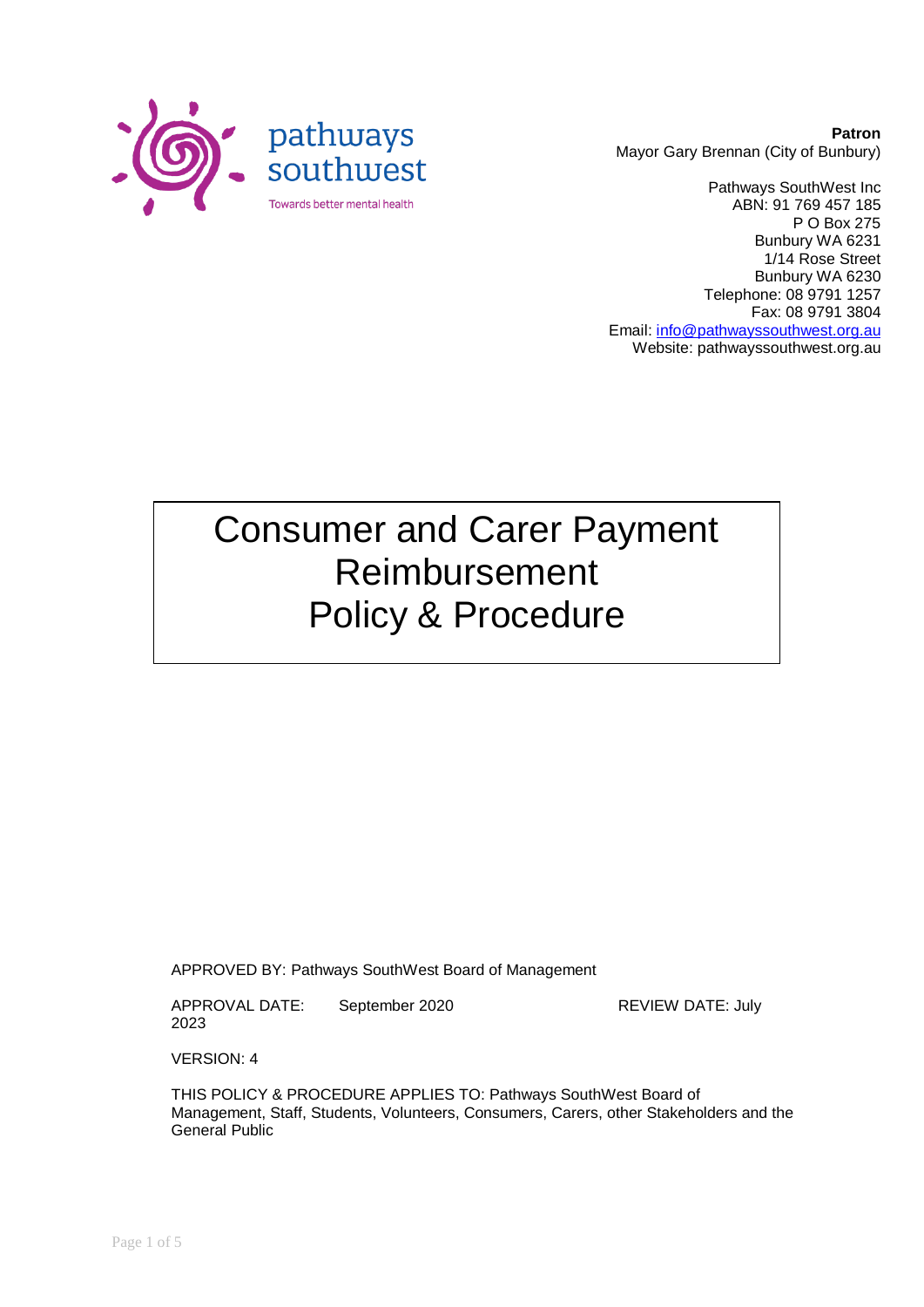## **Consumer and Carer Payment Reimbursement**

### **Policy & Procedure**

#### **Policy**

This policy is to ensure that a clear and equitable process exists for providing remuneration to both consumer and carer representatives who are involved in committees, working parties or other special forums. It also provides guidance for representatives about their rights and responsibilities and staff responsibilities in relation to these payments.

#### **Procedure**

#### **1. Consumer and carer representatives' rights and responsibilities:**

- Have the right to be offered payment when participating as members of committees, working groups or special forums in the form of a sitting fee or reimbursement of expenses.
- Have the right to refuse to accept payment of sitting fees or reimbursement of expenses. He/she may request the amount offered be donated to a specific charity.
- Has the responsibility to provide an Australian Business Number (ABN) if he/she has one and state whether he/she is registered for GST or not.
- Has the responsibility to complete "Statement by a Supplier" declaration form from the Australian Tax Office (ATO) when making their initial claim for payment if unable to provide an ABN (on intranet in client forms). On this declaration there is a requirement to provide a reason for not quoting an ABN.
- Has the responsibility to complete a "Pathways Request for Payment" form provided by the Pathways SouthWest staff member, if he/she does not have an ABN or has an ABN but is not registered for GST. If he/she has an ABN and is registered for GST, he/she must submit a Tax Invoice for the agreed sitting fee (see section 3 Payment and Reimbursement).
- The Tax Invoice will typically display:
	- the title Tax Invoice
	- name and address of the consumer
	- ABN
	- description of reason for seeking payment
	- date, time and hourly rate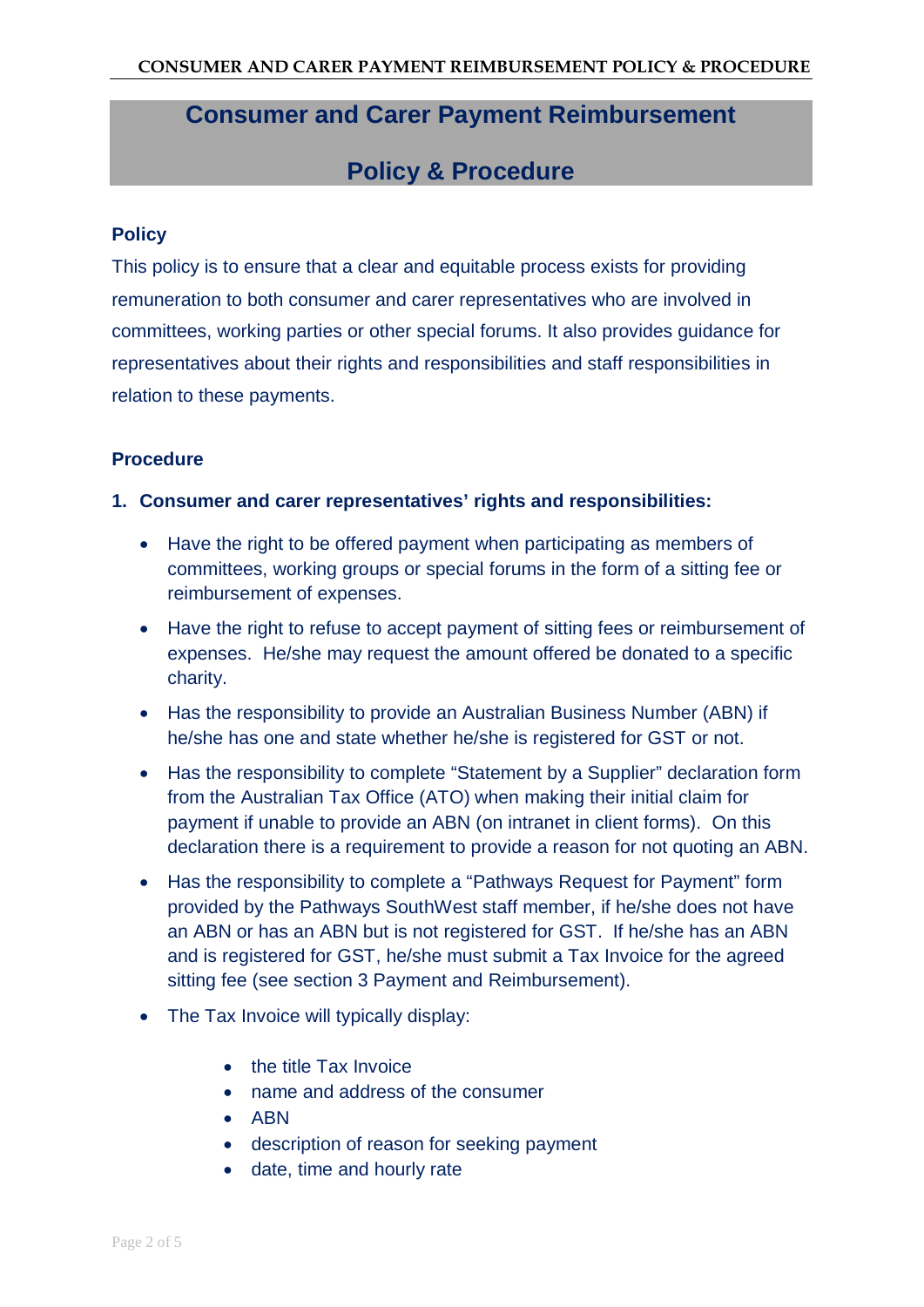- subtotal
- GST of 10%
- total for payment (including GST)
- signature of consumer and date of signing
- Is responsible for providing original receipts/tax invoices when seeking reimbursement for expenses e.g. car parking (Note: Card transaction slips are not accepted).

#### **2. Staff responsibilities**

At the time of negotiating participation on the committee, working party or special forum:

- Are responsible to raise the issue with the consumer/carer as to whether payment is required for sitting fees or reimbursement of expenses
- Are responsible to clarify the range of the expenses which will be reimbursed and how this will be done.
- Are responsible to check with consumers if any 'upfront' assistance with costs are required to enable them to attend.

To process the payment Pathways SouthWest Business staff:

- Are responsible to determine if the consumer/carer has an ABN or not and if the consumer/carer is registered for GST before processing forms for payment (see section 3 Payment and Reimbursement).
- Has the responsibility of maintaining records of payments to consumers/carers along with a copy of the ATO declaration form (if relevant).
- If the money offered by staff is not accepted by the consumer /carer representative and not donated towards a specified charity, staff may provide a gift instead of payment to the same value.
- It is the responsibility of the person(s) writing project proposals to include the cost of consumer/carer participation in all budget proposals.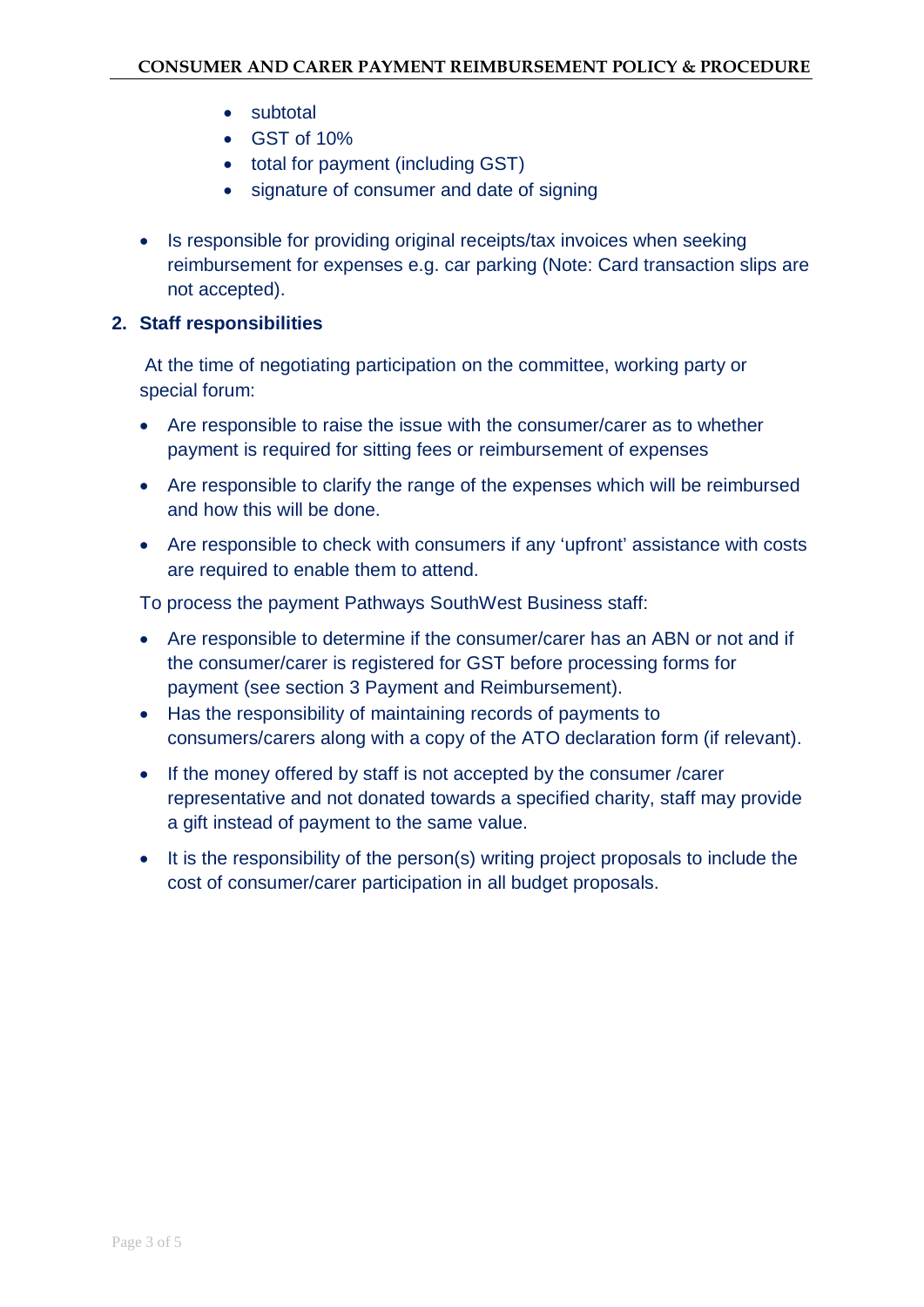#### **3. Payment and Reimbursement**

#### **Rates**:

• Standard amounts to be offered for payment of sitting fees is:

| <b>Meeting duration</b>                           | <b>Payment</b> |
|---------------------------------------------------|----------------|
| Minimum rate for first hour (or part   \$35.00    |                |
| thereof)                                          |                |
| Minimum rate for two (2) hours (or part   \$70.00 |                |
| thereof)                                          |                |
| Hourly rate after first two hours                 | \$35.00        |

This is the recommended payment guide from Health Consumers' Council WA (HCC) policy "Consumer Participation Program Policies and Supporting Documents".

#### **Recipients of Benefits**

• If the consumer is receiving a pension it is important to determine the amount that he/she is able to earn without compromising their benefits or attracting tax. It may be preferable for people in this situation to receive reimbursement of expenses. This however, is to be negotiated between the Pathways SouthWest staff member and the consumer.

#### **Reimbursement**

- Reimbursement of expenses is to be negotiated between the parties involved, and can include:
	- Taxi fares
	- Public transport
	- Petrol costs (standard government rates apply for car travel per kilometer)
	- Parking costs
	- Refreshment/meal costs
	- Phone calls
	- Photocopying
	- Stationery (paper, overheads etc)
	- Postage
	- Carer respite or child care costs
	- Accommodation